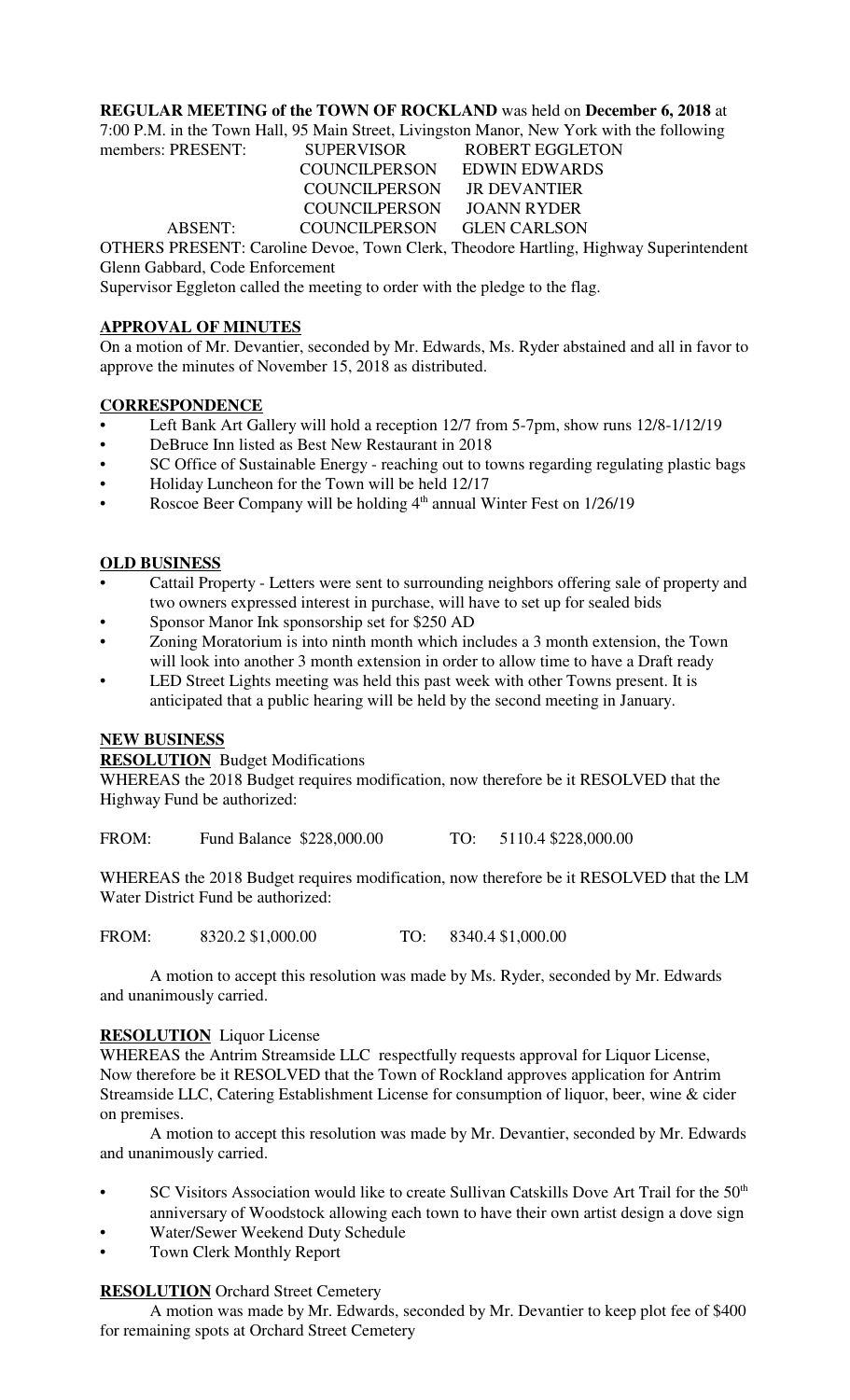### **REGULAR MEETING OF TOWN OF ROCKLAND December 6, 2018 cont' Pg***.2*

**RESOLUTION** Appoint Chris Tuleweit Fire Advisory Board

A motion was made by Mr. Devantier, seconded by Mr. Edwards to appoint Chris Tuleweit to the Fire Advisory Board.

### **DEPARTMENT HEADS**

**Ted Hartling** Highway Superintendent - Work on Tuttle Hill should be finishing up by early next week. Looking into hiring temporary/part time help due to winter work and employee health.

Cleaned up Meadow Street lot of stumps, etc. found old cesspool that they filled in and leveled. **Glenn Gabbard** Code Enforcement Officer - Fire Inspections to finish up the year, Willowemoc Motel has a potential buyer, complaints from school regarding 120 Main St. about roaches coming in backpacks, 15 Brown St. and 60 Main St. are locations that also need to be addressed.

Concerns again regarding cats on Highland Avenue in Roscoe due to person being bitten. The cat is currently in quarantine and the Town will be checking with Health Officer for safety issues.

#### **APPROVAL OF BILLS**

On a motion of Mr. Devantier, seconded by Mr. Edwards, the following resolution was ADOPTED - VOTE - AYES 4, NAYS 0 - RESOLVED to approve the bills on abstract #23 of 2018 in the following amounts:

| General         | 452-477 | \$72,990.60 |
|-----------------|---------|-------------|
| Highway         | 394-412 | 38,036.88   |
| Liv.Manor Sewer | 157-162 | 2,287.89    |
| Liv.Manor Water | 156-166 | 4,496.24    |
| R R Water       | 153-164 | 5,954.09    |
| Roscoe Sewer    | 172-182 | 24,577.17   |
| RR Light        | 42      | 161.46      |

### **PUBLIC COMMENT** none

**ADJOURNMENT** - On a motion of Mrs. Ryder seconded by Mr. Edwards and carried, the meeting was adjourned at 7:48 pm.

Respectfully submitted,

 Caroline F. Devoe, Town Clerk